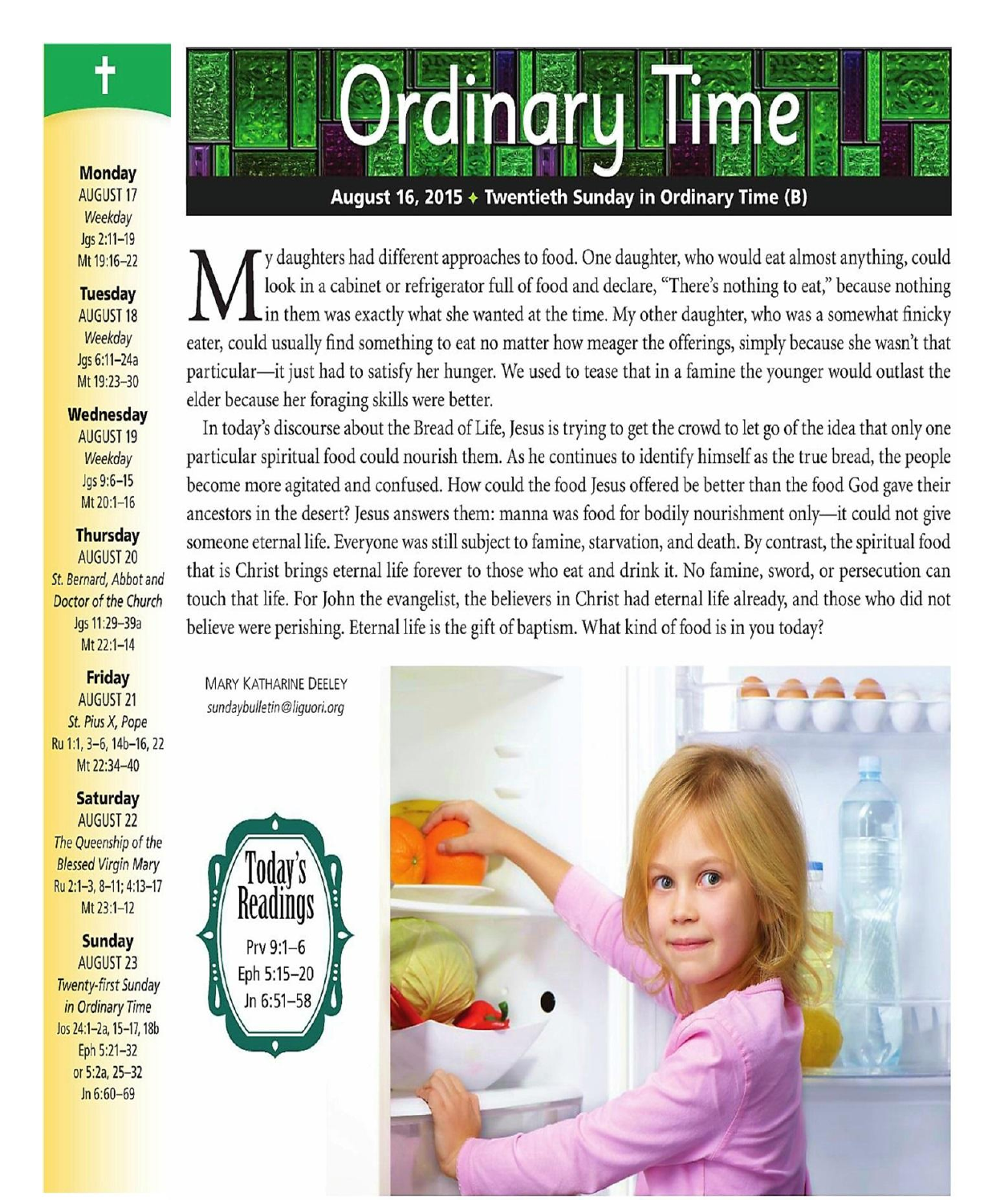

*20***th Sunday In Ordinary Time**

 *August 16, 2015* 



# *St. Ann Catholic Church & Our Lady of Chartres Mission Pastor: Reverend Khoa P. Vo*

*Office: 228-832-2560, Fax: 228-832-3140 Hours: Monday-Friday 9am-4pm.*  **Web: www.stannparishlizana.org --- Email: [stanncatholic@bellsouth.net](mailto:stanncatholic@bellsouth.net)**



EUCHARISTIC ADORATION Every Friday Adoration from 8:30 a.m. to 9:30 a.m SACRAMENT OF RECONCILIATION Both Before Mass and by Appointment. *Mass Schedule for this Week*  Our Lady of Chartres Mass Schedule Sun 7:30 am Our Parish Family St. Ann Mass Schedule & Intentions Sat 5:00 pm Our Parish Family Sun 9:00am Our Parish Family

Mon 8:00 am +Fr Pete Tues 8:00 am +Fr Pete Wed 6:00 pm +Fr Pete Thu  $8:00$  am  $+Fr$  Pete Fri 8:00 am+Fr Pete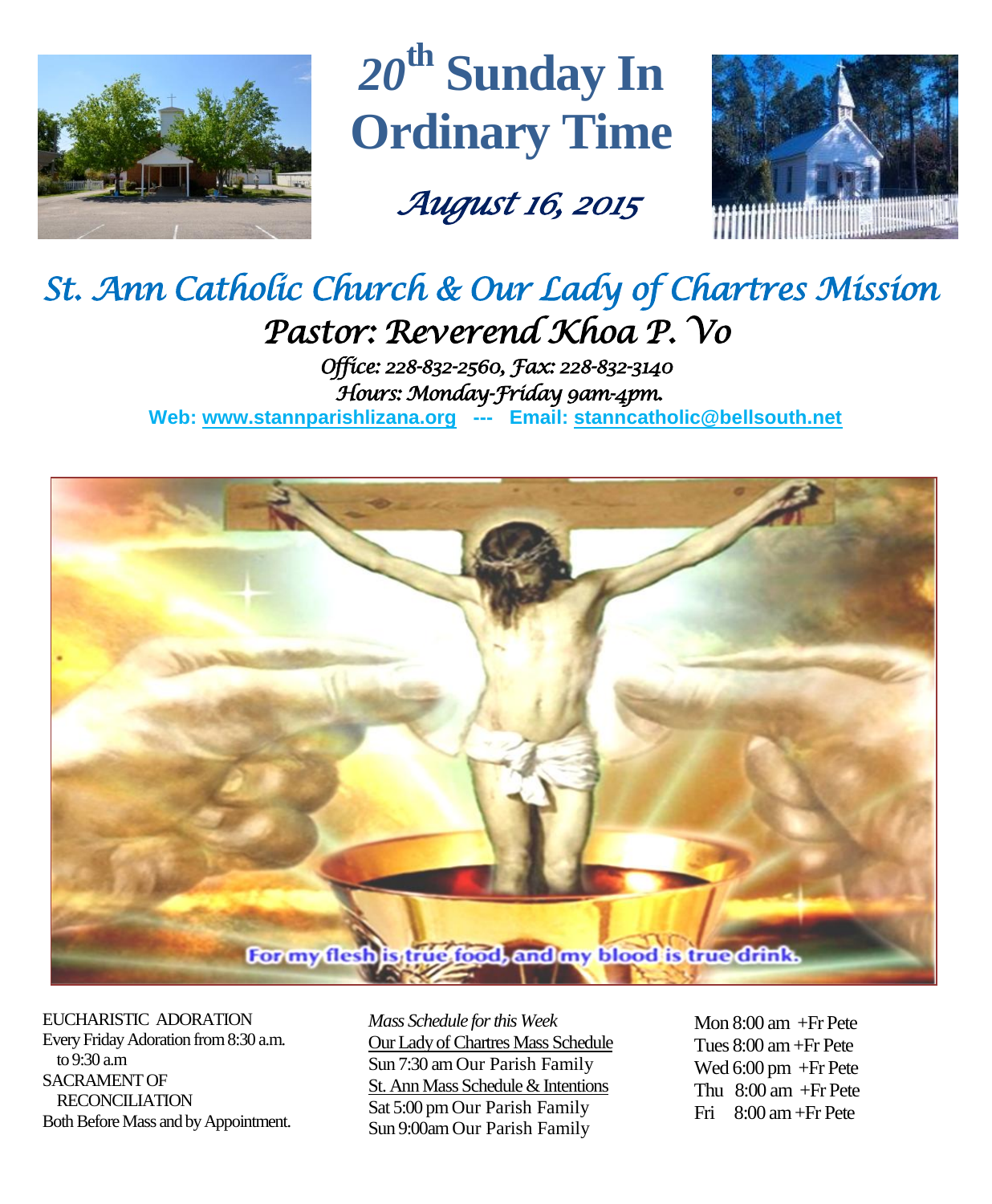# *From Father Khoa's Desk...*

## *Dear Parishioners and Friends,*

The Gospel today makes a most radical assertion: "For my flesh is true food and my blood is true drink." From this and similar Scriptural texts the Church came to speak of the **real presence** of Jesus in the Eucharist. An appreciation of this concept is crucial in understanding why we Catholics value so profoundly the gift of the Eucharist. The foundation for the Church's teaching about the real presence is based upon the very words of Jesus at the Last Supper as recorded in Matthew, Mark, Luke, and I Corinthians 11 as well as chapter 6 of John's Gospel. In essence we believe that Jesus meant what he said when he uttered the words, "This is my body … This is my blood." For the Jewish people of the time "body" meant the person and "blood" signified the source of life which was identifiable with the person. Thus, Jesus was saying over the bread and the cup, "This is myself" given as real food and drink for the journey of life. We believe that the bread and wine become the very person of Jesus Christ. The Church embraced this teaching from the very beginning but searched for a way to explain this mystery. Eventually the theological term "transubstantiation" found general acceptance in our Catholic tradition. It means that the "substance" of the bread and wine becomes the "substance" of Christ's body and blood, while the "appearances" of bread and wine remain the same. When the priest says the words of consecration over the bread and wine during the Mass, these elements still retain the appearance and taste of bread and wine, but the bread and wine become the Body and Blood of Christ.

Jesus goes on to say, "Whoever eats my flesh and drinks my blood remains in me and I in him." The person who "feeds" on Jesus in the Eucharist has communion with God, i.e. a life with divinity itself! We say that when we attend Mass, we receive "communion." However, we frequently overlook the implications of what we are actually saying. When we reflect more in depth on the message of the New Testament, we see that life itself is seen as a feast to which the Lord invites us. At the Incarnation Jesus, the God-made-man, fully entered the "banquet of life" prepared by the Father for the children of the kingdom. Jesus as Son fulfilled the will of his Father in everything, even when it meant drinking the chalice of suffering and death. Jesus entirely accepted the mission entrusted to him by his Father. He fully entered into communion with humanity and ate the bread of humanity's pain and struggle as well as triumph and glory. Jesus drank the cup of sorrows and the cup of joy. He gave himself totally to humanity by dying on the cross. The Father accepted the total gift offered by his Son and raised him through the resurrection. We, as disciples of Jesus, are invited to enter this banquet of life and feast on His life. That is the awesome gift that is ours each time we celebrate the Eucharist!

# *Have a great week! May God bless all of us!*  **...Fr. Khoa**

*Bible Study:* We studying *the mass***.** Please join us. Classes are on **Wednesdays 6:30-8 pm, and on Thursday from 9-10:30am at the office**. For more information, please contact **Ruth Schonewitz and Henrietta Ladner.**

**CCD:** CCD will start in September. We need three more teachers to teach CCD this coming year. Please contact Robert Lizana the DRE. Thank you.

**Catholic Students** of our parish to receive subsidy are: V.Jeanfreau, S. Thomas, K. Leverette, J. + J. Estrada, E. Enroth, T. Enroth, A. Scarengoas, and N. Quintini. Please contact me this week if your children or grandchildren are not on the list.